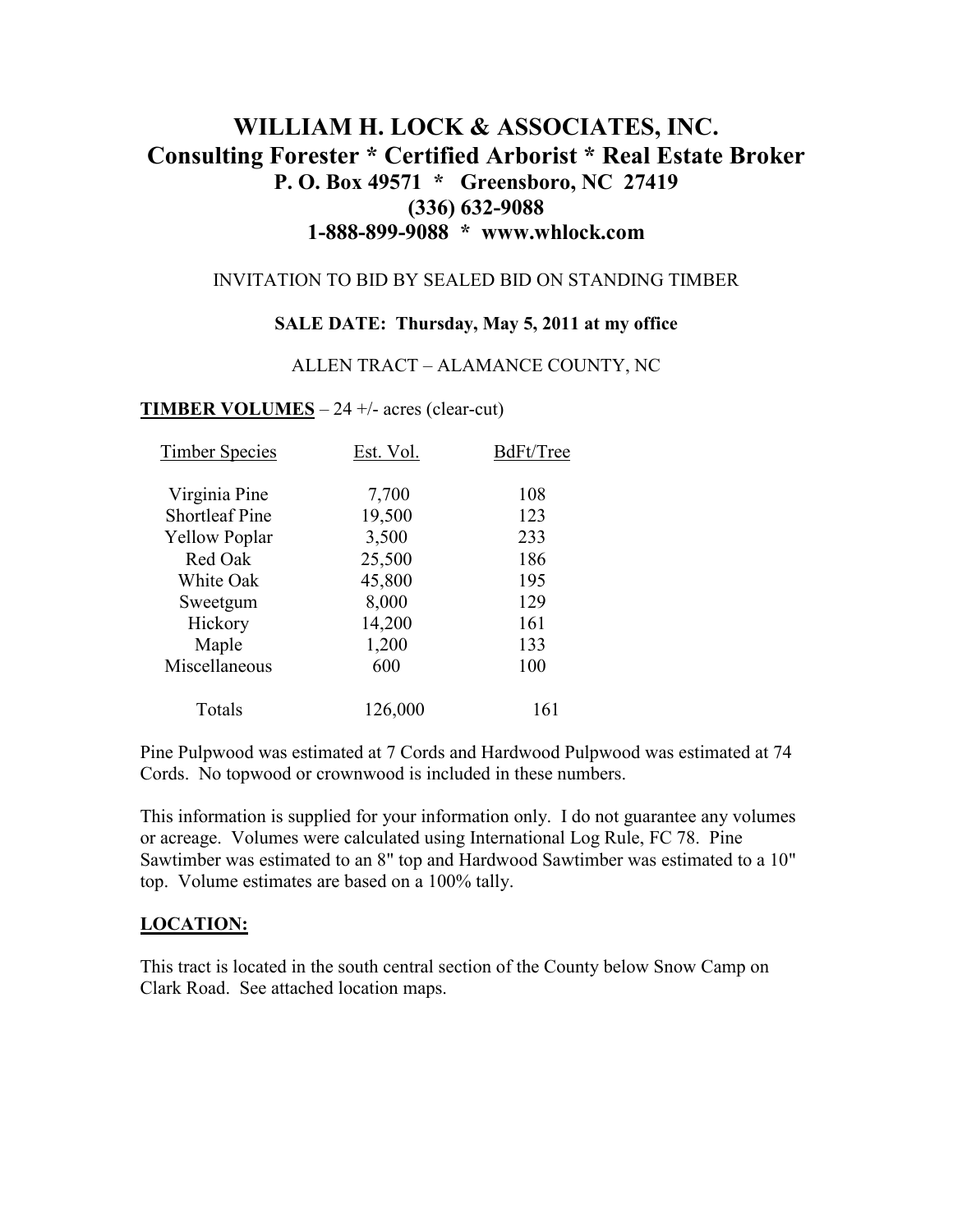Page Two Allen - Timber Sale Sale Date: Thursday – May 5, 2011

## **BIDS:**

The Allen Tract is being sold on a lump sum sealed bid basis. Bids will be accepted by **regular mail** if received by 5:00 pm on Wednesday, May 4, 2011 **OR** bids will be accepted by **email (whlock@whlock.com), telephone (336-632-9088), fax (336-632- 9088), or in-person** at my office until 11:00 am on Thursday, May 5, 2011. At 11:00 am on Thursday, May 5, 2011 all bids received will be recorded. The successful bidder will be notified within 24 hours of the bid openings. A 10% deposit may be requested to be delivered to William H. Lock & Associates, Inc. within 72 hours of the bid opening. The balance of the sales price is to be delivered at the sale closing which should occur on or before May 20, 2011. The seller reserves the right to refuse or accept any and all bids. Seller will consider all bids. The seller will be responsible for the timber deed preparation and forestry consultant fees. The buyer will be responsible for all other closing costs. A \$1,000 performance deposit will be payable at closing and held in a noninterest bearing trust account until satisfactory completion of logging. The performance deposit does not limit the buyer's liability.

## **PLACE OF SALE:**

The timber sale will be held at the office of William H. Lock & Associates, Inc. in Greensboro, NC. The office address is 375 S. Swing Road, Greensboro, NC 27409. Telephone and Fax: 336-632-9088; Email-whlock@whlock.com

## **CONDITIONS OF SALE**:

1. The Buyer shall have 24 months from the date of the timber deed to cut and remove all merchantable timber within the "Sale Areas". "Creek Buffers" have been marked with Blue flagging and are considered as "out" areas. No trees within the creek buffers are to be harvested. The tract is within the Jordan Lake Watershed so Buyers will need to follow these rules and regulations pertaining to timber harvesting. The farm is currently used as an active cattle operation so the Buyer will need to protect all fences and give the landowner a three (3) week notice prior to beginning any timber activity so they can move cows.

2. The Buyer shall access the tract from Clark Road along the existing farm drive shown on the Timber Sale Map. All access routes will need to be installed and/or maintained according to all North Carolina Best Management Practices, Forest Practice Guidelines, and any applicable river basin or watershed rules. All roadways must remain open and passable by ordinary automobile traffic at all times. The roadways must be left in similar condition at the completion of the harvesting operation as they were at the beginning of the harvesting operation. Call W.H. Lock if questions concerning access routes.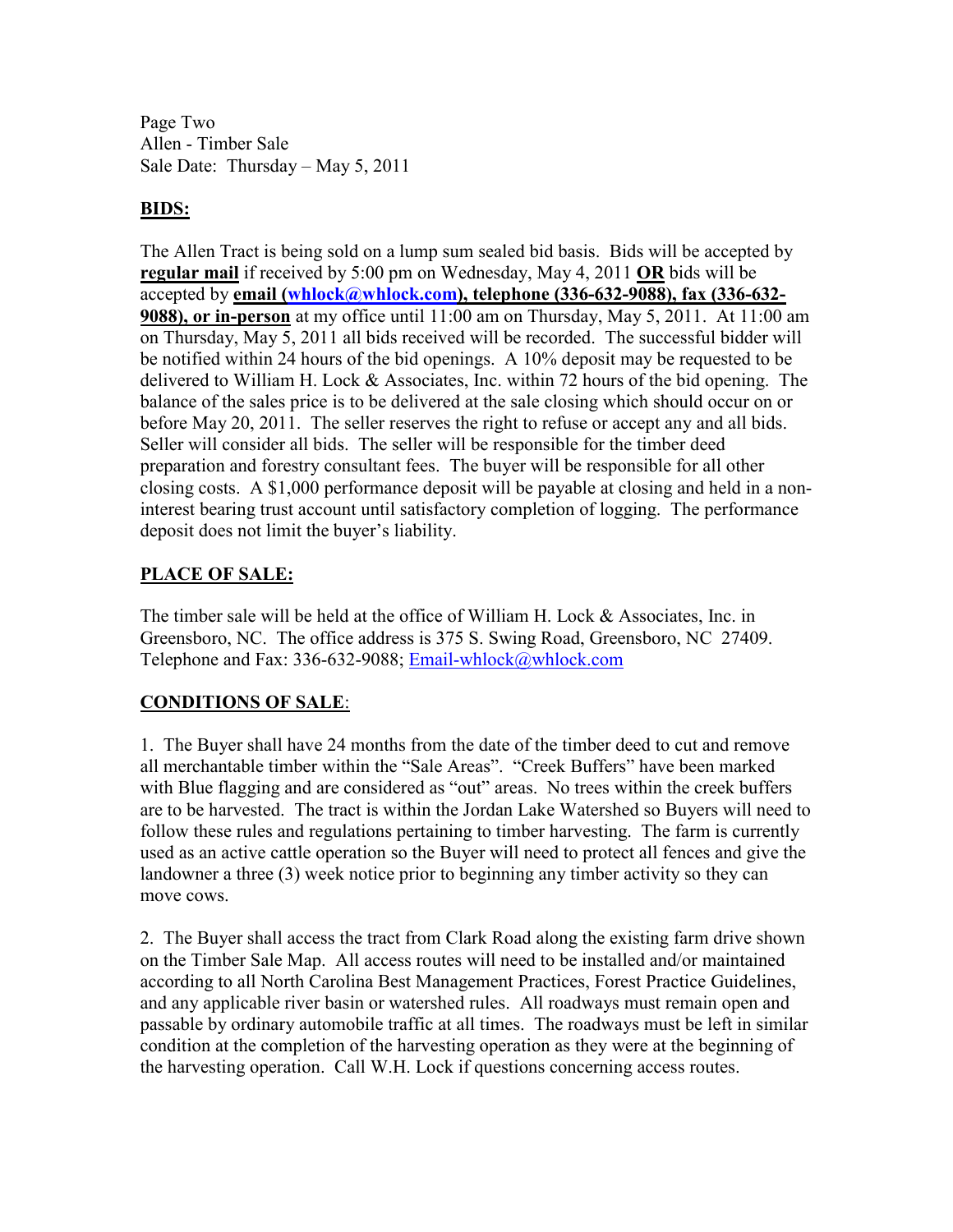Page Three Allen - Timber Sale Sale Date: Thursday – May 5, 2011

3. The Buyer is responsible for maintaining a clean site. No equipment parts, trash, tires or other debris shall be left on the property. It shall be the Buyer's responsibility to clean up any hazardous material or chemical waste spills including but not limited to Diesel Fuel, Hydraulic Fluid, Machine Oil, and/or Gasoline upon the subject property. Responsibility will include any required remediation including but not limited to the removal of contaminated soils.

4. Harvesting operations must not interfere with any farming/cattle operations and farming/cattle operations must not interfere with any harvesting operations. Decking, loading or hauling will not be permitted in any existing open fields or pastures immediately adjacent to the timber unless approved by William H. Lock & Associates, Inc. If approved, open areas must be free of logging debris, smoothed when completed, and re-seeded if necessary. All loading decks and truck parking areas must be reseeded when the harvesting operation is completed.

5. The Buyer is responsible for following all Federal, State, and local regulations regarding timber harvesting activities. If required, Buyer is responsible for obtaining any necessary permits or licenses required for timber harvesting. All logging operations must conform to North Carolina Best Management Practices, Forest Practices Guidelines, and any applicable river basin or watershed rules. In the event that a non-compliance situation is identified on the tract as a result of the harvesting operation, William H. Lock & Associates, Inc. will have the express right to suspend the harvesting operation until the situation is brought into compliance. No trees or other logging debris shall be left in or across the property boundary, sale cutting lines or access roads and paths.

6. All necessary property lines and corners have been marked with orange flagging. No flagged or painted trees denoting the property and/or sale boundary shall be cut and no trees outside the boundary lines shall be cut. If trees marking the property lines or sale boundary are cut, North Carolina timber trespass laws may apply. No trees shall be cut to fall on a neighboring landowner's property or where potential damage may occur. If existing property corners are damaged or removed as a result of the harvesting operation, Buyer agrees to replace the markers at the correct surveyed location at their own expense.

7. Buyer agrees to notify William H. Lock & Associates, Inc., P. O. Box 49571, Greensboro, NC 27419 at least 3 days in advance of the beginning of the harvesting operation and at least 3 days in advance of the completion of the harvesting operation. The buyer and/or logger must complete a pre-harvest inspection with WHL & Associates prior to beginning any logging activity.

8. Seller or their Agent reserves the right, in its sole discretion, to require the termination of all timber harvesting in the event that weather conditions cause the land to become so